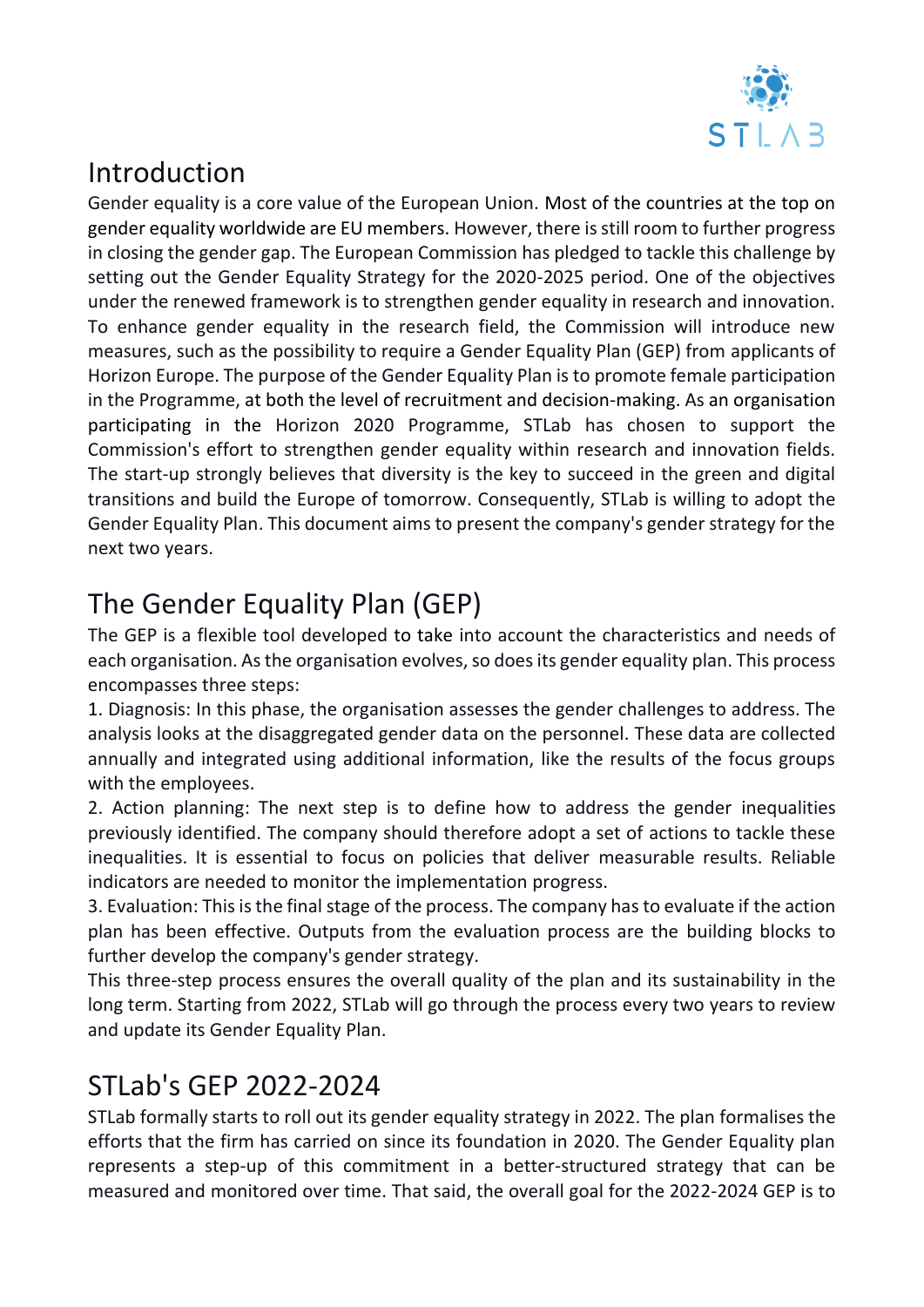

move from an active engagement to a strategic approach. The firm turns its commitment toward gender equality into actions. These actions respond to specific objectives and have dedicated resources.

Where we are:

STLab is a company builder active in the microelectronics field. Main goal of the company is to provide comprehensive, long-term, support for growing new start-ups and transfer research breakthroughs to social innovations. Thanks to its scientific and business international network, STLab develops and invests in multiple business ideas, bringing future entrepreneurs under its wing. The company is currently developing multiple novel devices, exploring different synergic ideas through structured, repeated processes related to business incubation. The company supports teams to build out those ideas and establishes the most successful ones as companies in their own right. The firm has developed an effective model of transfer knowledge and professional training to support trainees. This experience represents a valuable learning opportunity to start a career in the microelectronics innovation field.

Where we are heading:

The firm aims to scale up its commitment by introducing a better-structured gender strategy. This strategy has three main objectives:

1. Promoting a gender equality culture among the firm's partners, incoming trainees and clients;

2. Promoting a gender-sensitive approach in the recruitment and career development of the firm's partners and trainees;

3. Promoting integration of work with family and personal life

How we are getting there:

STLab has planned to implement a set of actions to accomplish the goals mentioned above. The implementation of these actions starts in 2022 and last until 2024. Then, the firm will review its plan and eventually adopt a new set of measures. The following paragraph presents the planned initiatives for the coming two years, highlighting:

- Which objectives they address;
- How the firm will implement them;
- How the firm will measure the results and monitor the implementation process.

#### **Action 1: Website page about gender equality**

Objective: Promoting a gender equality culture among the firm's partners, incoming trainees and clients.

- Description: STLab will add a page to its website dedicated to the gender equality issue. This page will illustrate the firm's gender strategy. Visitors will be able to download the Gender Equality Plan and the letter of commitment signed by the company director.
- Indicator: the annual number of visitors that access the dedicated page. The goal is to redirect at least half of the yearly website visitors to the dedicated page.

#### **Action 2: Gender-sensitive communication approach**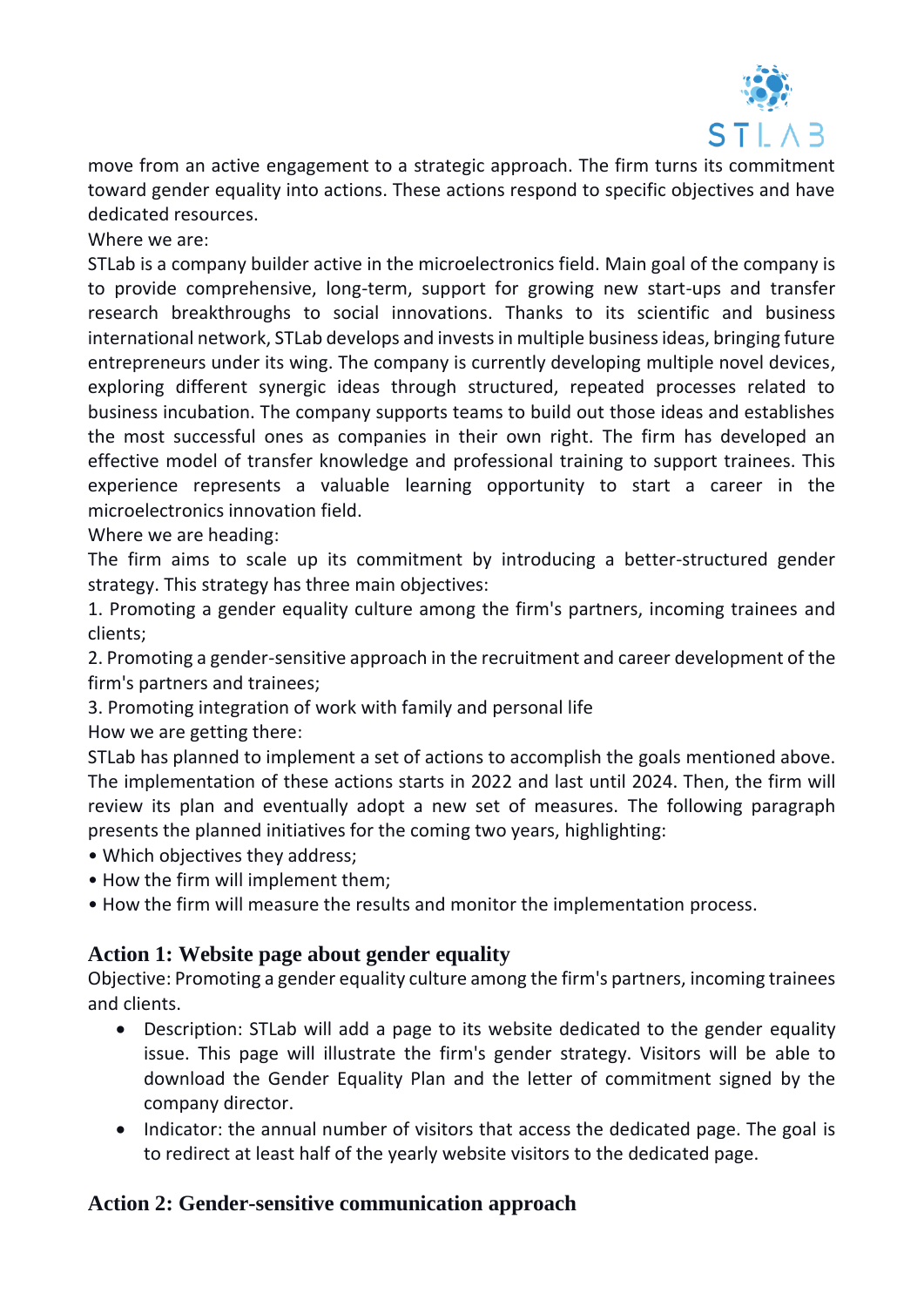

- Objective: Promoting a gender equality culture among the firm's partners, incoming trainees and clients.
- Description: STLab will adopt a communication approach free from gender biases. This approach aims to balance the representation of men and women in both internal and external communications campaigns.
- Indicator: Yearly number of reclaims from end-users and clients about gender issues in the firm's communications materials. The target is to keep the reclaim rate low.

#### **Action 3: Gender awareness campaign**

- Objective: Promoting a gender equality culture among the firm's partners, incoming trainees and clients.
- Description: STLab will promote its gender equality strategy among trainees and business partners. To raise awareness about the issue, employers, external consultants and trainees will receive a fact-sheet about the firm's commitment toward gender equality. This procedure will ensure that professionals who collaborate with STLab share its values and efforts.
- Indicator: Yearly number of new trainees and external consultants who join the firm. The goal is to inform all the incoming professionals about the firm's gender equality plan.

### **Action 4: Ensure gender balance within the firm's working groups**

- Objective: Promoting a gender-sensitive approach in the recruitment and career development of the firm's partners and trainees;
- Description: STLab will work to improve gender balance among its consultants and trainees. The goal is to achieve an equal representation of both sexes in the firm's working groups. Consequently, the selection process of independent consultants and trainees will guarantee equal opportunities for men and women.
- Indicator: Yearly disaggregated gender data on independent consultants and trainees who collaborate with the firm. The ultimate goal is to achieve a balanced gender mix (50-50) in each working group.

## **Action 5: Mentorship for women trainees**

- Objective: Promoting a gender-sensitive approach in the recruitment and career development of the firm's partners and trainees;
- Description: STLab will support the career development of its trainees. In particular, women trainees will benefit from specific mentoring sessions with the senior consultants working for the firm. Starting a career as a project manager could be challenging, especially for women. The firm will ensure that trainees receive adequate mentorship and support to set their professional path as project managers.
- Indicator: Yearly number of mentoring session offered to women trainees. The goal is to provide at least one session for each trainee that joins the company.